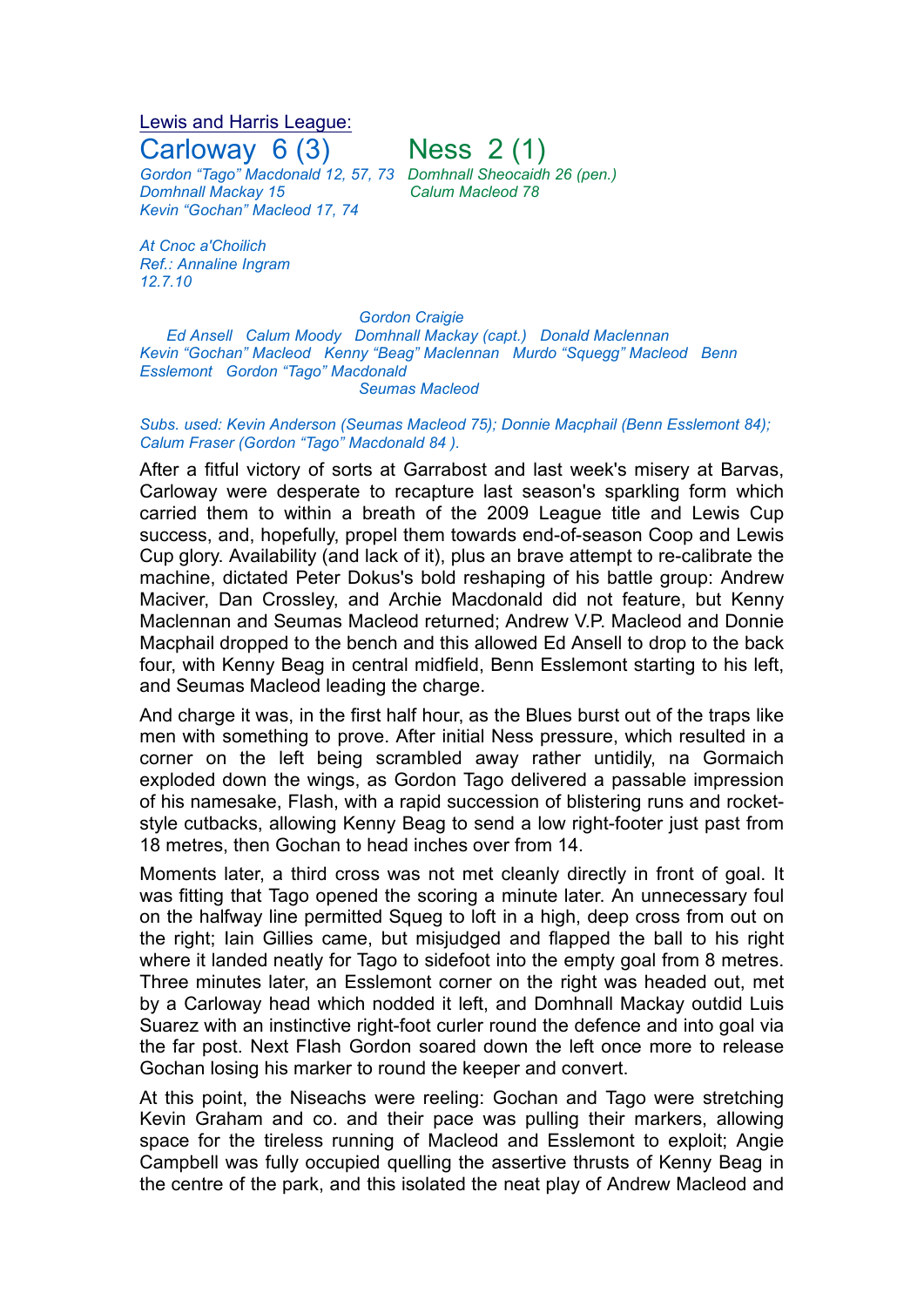Sheocaidh up front, while Lee Johnson seemed out-of-touch.

However, football is anything but predictable and Ness were unexpectedly thrown a lifeline 9 minutes later: a break on the left led to a flick goalwards from the goal-line striking a hand: a rather weak penalty was awarded but it had denied the Niseachs an advantage. As usual Sheocaidh delivered a textbook penalty, sending Craigie the wrong way as he calmly sent it into his bottom right-hand corner. Someone should have filmed it and sent a copy of to the Ghanaian national squad! This is how you do it, chaps!

A minute later a Calum Tom chop enabled Campbell to rattle Craigie's crossbar with a beautiful free-kick strike wide on the left about 22 metres out. Ness were now back in contention and a minute from half-time had an incredible double miss as Macleod ghosted on to a defence-splitting through ball, inside DI Maclennan, behind Mackay, but Craigie, unbelievably, touched his flick from 8 metres on to the post; Johnson, following up, somehow managed to send the rebound past.

The second half opened evenly: on 47 minutes Kenny Beag sent a drive just past from 12 metres and Craigie had to move sharply to block from Johnson on 54 minutes as Ness threatened on the right, but three minutes later the Blues seemed to have finished the Niseachs off, when Gochan won the ball on the right from Graham and charged into the box, to square for Tago to convert from 14 metres centrally.

Another Gochan run set up a Seumas Macleod header just over before Ness once more incredibly resurrected themselves: on 66 minutes an ambitious 35-yard free-kick from Campbell flew just over, before Macleod beat the defence to run clear towards the right of the box; Craigie came, and he lifted the ball neatly over him from 20 metres - only to see it come back off the lefthand post. No wonder the Ness boys looked up to the heavens! Then Fate punished them further with two Carloway goals in a minute: an Esslemont ball from the left was nodded home by Tago from 8 metres, before Esslemont slipped the ball though to Gochan running behind the defence to fire home. The flag went up, but the referee let it stand. It definitely wasn't Ness's night! Lee Johnson fired past from 12 metres before Calum Macleod finally achieved what appeared an impossibility on the night: scored for Ness - when he neatly flicked home off a deflection, 8 metres out, on the left.

Carloway certainly produced a display full of energy, pace, and invention, with sound performances all round and Tago and Gochan in devastating form on either wing. This of course unsettled the Ness back line and spread to the rest of the team; playmaker Campbell was unable to impose himself against Kenny Beag, despite almost breaking Craigie's bar in the first half, and Sheocaidh and Macleod were unsupported; despite this, the Niseachs created chances, and Campbell and Macleod were denied by bad luck while Johnson had a night he'll want to forget.

The changing nature of na Gormaich's attacking formation confused the Niseachs: was it 4-4-2 or a 4-2-3-1? Who were the forwards? Was it Tago (who appeared on the right for a period in the second half), or Gochan, or Seumas Macleod (who cropped up everywhere and was desperately unlucky not to score)? Even Benn Esslemont performed as a left-winger often, rather than left midfield, while, at times, Ed Ansell and Calum Moody were more like